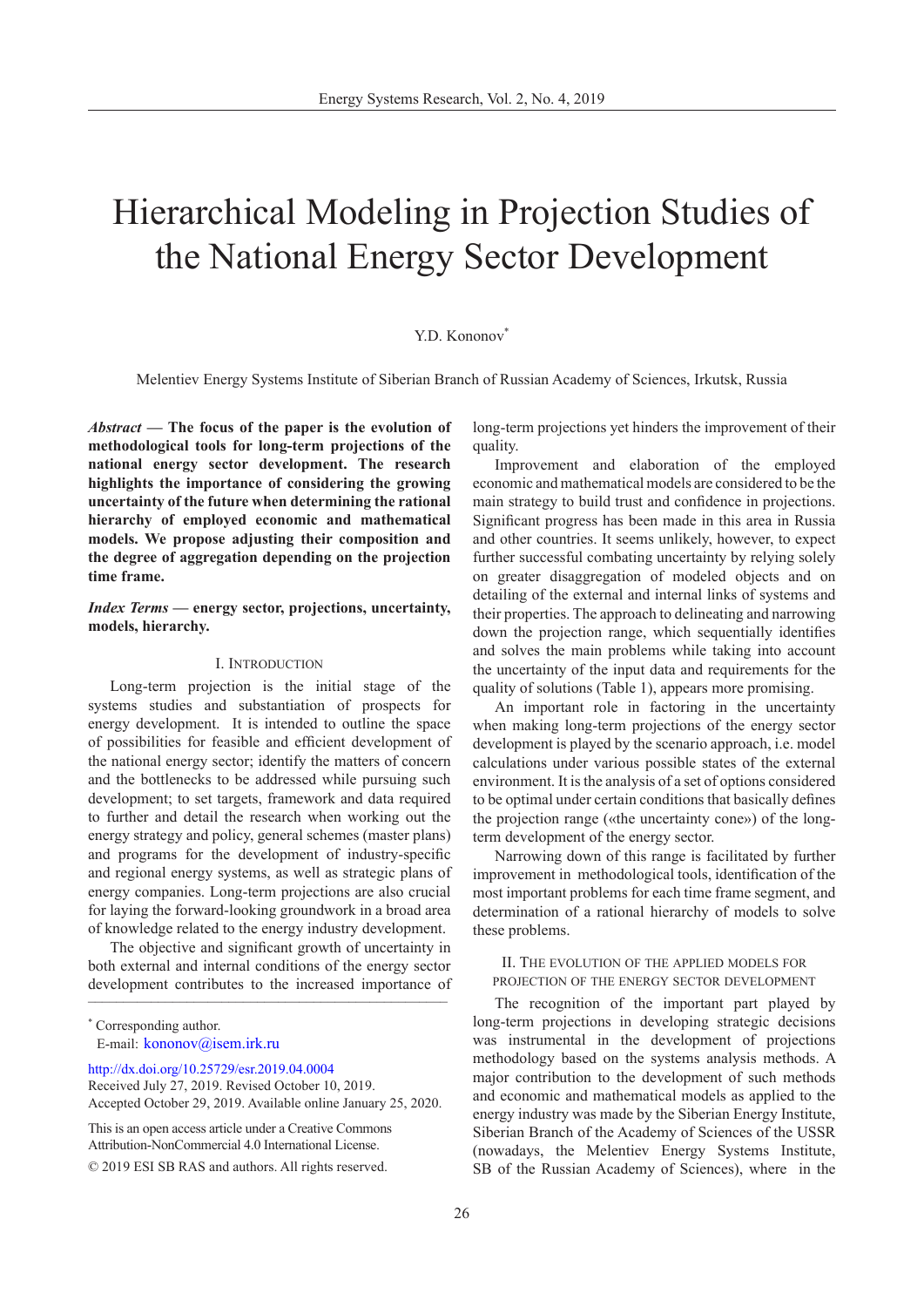|  |  | Table 1. The sequence of projection studies of the national energy sector and main problems to be solved. |  |  |
|--|--|-----------------------------------------------------------------------------------------------------------|--|--|
|  |  |                                                                                                           |  |  |

| <b>Steps</b>                                                                           | Problems                                                                                                                                                                                                                                                                                                                                                                                                                                                                    |  |  |  |  |
|----------------------------------------------------------------------------------------|-----------------------------------------------------------------------------------------------------------------------------------------------------------------------------------------------------------------------------------------------------------------------------------------------------------------------------------------------------------------------------------------------------------------------------------------------------------------------------|--|--|--|--|
| 1. Defining scenarios and conditions for the<br>energy sector development              | Scenarios of economic development and the state of global energy markets. Projections of the<br>maximum possible range of energy demand and prices and that of scientific and technological<br>advances. Assessment of temporal barriers (factoring in inertia).                                                                                                                                                                                                            |  |  |  |  |
|                                                                                        | Stage 1<br>Generating available options under maximum uncertainty of the input data.<br>Stage 2<br>Narrowing down the uncertainty range through the following: models used to refine projections of                                                                                                                                                                                                                                                                         |  |  |  |  |
| 2. Generating and analyzing the energy<br>sector development options for each scenario | the state of regional energy markets, to assess investment barriers to new capacity additions, and to<br>factor in regional variations.<br>Stage 3                                                                                                                                                                                                                                                                                                                          |  |  |  |  |
| of external conditions                                                                 | Narrowing down the uncertainty range through the following: models for the analysis of the<br>sensitivity of options to changes in the imposed constraints and requirements, models of detailing<br>the features and possibilities of development of the electric power industry and other systems of<br>individual industries. Risk assessment of energy and fuel supply options. Identifying invariants (for<br>a given scenario).                                        |  |  |  |  |
| 3. Generalization of the findings of scenario<br>studies                               | Delineating the overall projection range of the energy sector development (for all scenarios).<br>Delineating the areas of invariants and areas of instability. Highlighting major strategic-level<br>threats. Making approximate estimates of energy security indicator thresholds. Preparing supporting<br>materials to back the working out of energy strategy and programs for the development of the energy<br>sector industries, research activities, and technology. |  |  |  |  |

1970s, the energy sector optimization model, the first in the USSR, was developed [1], and a system of models for long-term projections of energy development was created. Apart from the energy sector model, it included an input-output optimization model, a regression model of energy consumption, and a model of the requirements set by the energy sector with respect to its development that are to be met by linked industries and production facilities. A structurally similar system of models was employed back then to make the world energy projections at the International Institute for Applied Systems Analysis (IIASA), Laxenburg, Austria [2].

The evolution of the models and their applications as employed in projections of the energy industry development initially followed the path of gradual sophistication by way of an increasingly more elaborate representation of the economy in energy models and a more detailed description of the energy sector in models of the economy. However, by as early as the 1980s, in the USSR and other countries, the concept of employing hierarchically-built models to take account of the interactions between the energy sector and the economy gained wide acceptance, with macroeconomic models coming into ever more prominence. Abroad, it was mostly econometric models built upon the notion of the general equilibrium, while in the USSR and other planned economies input-output model served the same purpose.

The changes in the social environment and business administration rules brought about by the 1990s set the task of updating the time-honored methods and tools employed for the energy sector projections. The new economic order made it indispensable to take account of emerging energy markets and their role. Nowadays, crossnational differences in modeling interactions between the energy industry and the economy have grown much less pronounced.

As the scope of problems extended with the complexity of the tasks growing further, the tendency toward building computational systems that imply the use of capable computers and state-of-the-art information technology was becoming more and more conspicuous. The two basic approaches to the problem have come to dominate the discourse.

The first one is based on the ad hoc choice of certain models out of an available pool of various economic and mathematical models, which are indispensable for solving specific problems of long-term projections of the energy development. However, interactions between models in the systems to be built do not have to be automated. Such an approach has been implemented, for example, at the Energy Systems Institute of the Siberian Branch of the Russian Academy of Sciences, where the experience accumulated over several decades helps to adapt the models sensibly and build their combinations catered to specific projections. The adjustment of input data and constraints during the controlled iterative calculations and harmonizing various models make it possible to solve the problem of considering and reconciling different optimality criteria.

An alternative approach to model integration is about striving to automate calculations and use a unified database (the integrating module) and even a common optimality criterion. This approach is exemplified by the powerful NEMS (The National Energy Modeling System) computer system [3]. It was designed and implemented by the Energy Information Administration (EIA) of the U.S. Department of Energy (DOE) in 1993 and have since been used to estimate possible consequences of alternative cases of various (probable) energy market conditions for the energy, the economy, the environment, and the national security. NEMS is made up of over dozen models (modules), including but not limited to the following: the macroeconomic activity module, the international energy module, four supply modules; two conversion modules; four end-use demand modules, etc. The system ensures the balance between supply and demand for energy commodities for nine aggregated regions covering all the U.S.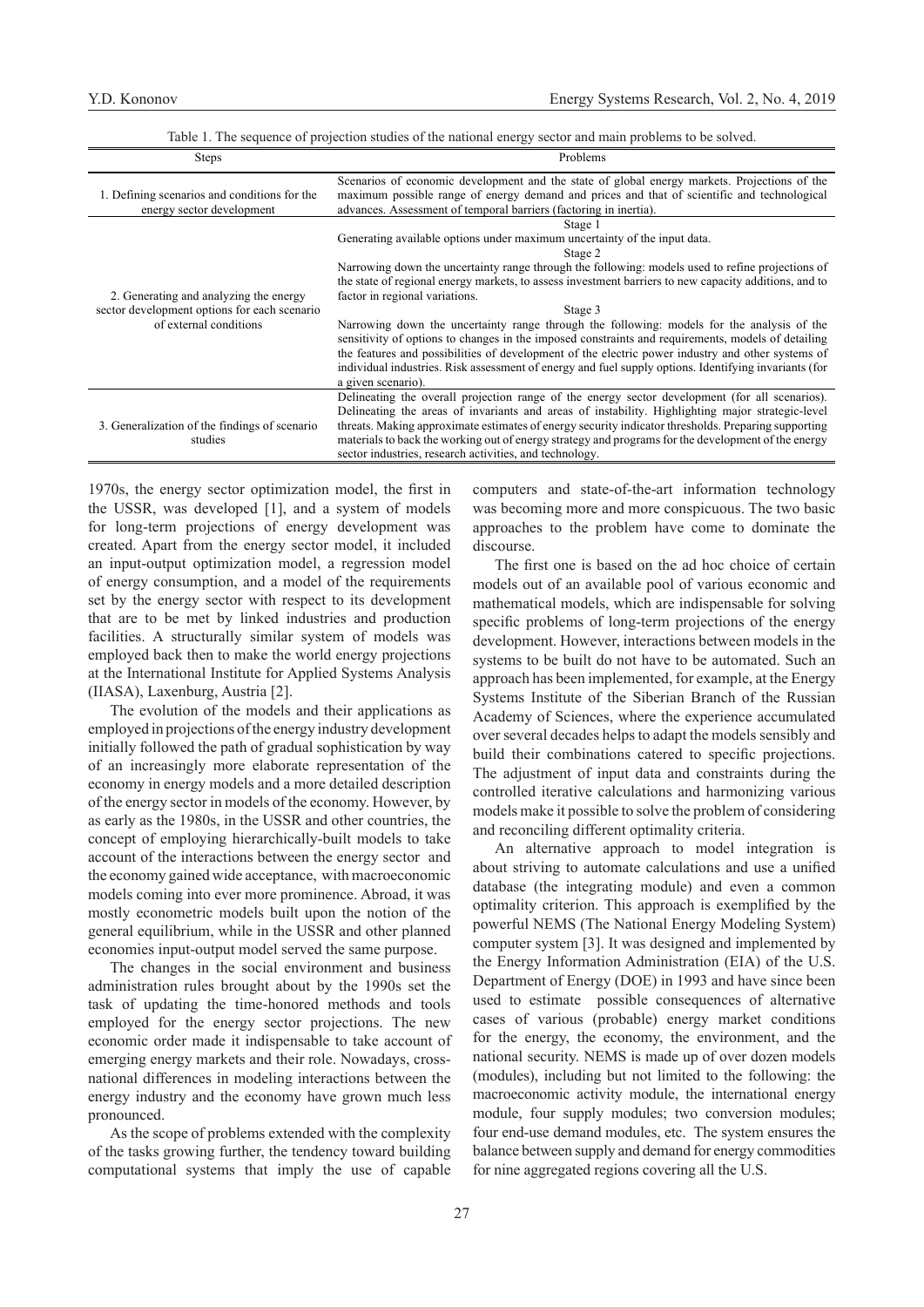In Russia, new modeling and information systems that are based on the integration of existing and newly built mathematical models underpinned by the cuttingedge information technology are developed to ensure systems assessment of efficiency and risks for various scenarios of the energy development, with the latter treated as an integral part of the economy. Such models are meant to enable us to capture possible consequences of decisions worked out by top-level political and economic government agencies of the country. One such system that proved successful is SCANER [4], which is being developed and maintained at the Energy Research Institute of the Russian Academy of Sciences.

Alongside vertical (cross-level) interactions, the SCANER modeling system allows for strong horizontal links, i.e. those between regional energy sector models, fuel and energy sector industries and companies, as well as between functional (that is, product demand, production and transportation, economy and financing, etc.) and temporal modules of a model of the same economic entity. Dedicated methods of horizontal harmonization of solutions obtained by optimization models have been developed to properly take account of such links. They provide for the iterative exchange of information between a given model and all the other models of the same hierarchical level on production (consumption) volumes and prices (cost-effectiveness) of each energy source used in each of the regions in each of the years of a given time frame.

The state-of-the-art computer and information technology enables us to build arbitrarily complex systems of models. It is unreasonable however not to allow for the following: large and ever-growing uncertainty of input data; dependence of required accuracy of calculations on the time frame and the problem-specific context; complexity of analyzing the results under the enormous number of variables, links, and criteria; the practicality of involving experts in some of the calculation steps. These features make us be cautious when building multi-model systems for simultaneous (joint) optimization of energy and economy development.

Such systems that feature fully automated calculations are not only hard to debug but, what is of more importance, do not lend themselves naturally to tracking the contributions of individual variables and links and interpreting the results afterward. An informal approach that implies an analysis of the information that serves as the output of one model and then fed into another model significantly simplifies the research of complex problems.

An important principle of model improvement is matching the accuracy of calculation results with the accuracy of the input data [5]. The principle is similar to the nearly proverbial Occam's razor principle and assumes building models that are as simple as possible yet capable of accounting for defining properties of the studied system that are required to appropriately solve the

task under given conditions. This echoes the following quote attributed to Albert Einstein as well: «Everything should be made as simple as possible, but not simpler».

The principle of correspondence between research tools used and uncertainty of input data is fulfilled by a two-stage approach to narrowing down the uncertainty range of conditions and results by way of iterative calculations with the aid of models of various hierarchical levels employed at each temporal stage (Figure 1) and by way of reconciliation of totals in time [6]. In so doing, at the initial stage one assumes the maximum time frame (over 25 years) and the minimum number of hierarchical levels and models (see Figure 1).

The two-stage approach to making projections by moving in a retrograde fashion from the more remote future to the near future proposed herein does not preclude one from the subsequent reverse iteration of projection studies: i.e. the adjustment of long-range projections to the results obtained by more detailed analysis of a shorter time frame. Iterative calculations carried out (top-down and bottom-up) in each temporal stage make it possible to take account of features specific to the development of systems (their opportunities and requirements) of varying hierarchical levels that form the national energy system.

It seems that the composition of the models and the degree of their aggregation should depend on a given time frame, given that as the projection time frame increases, on the one hand, the uncertainty of the input data grows, and, on the other hand, the requirements for the accuracy of projections get less stringent.

An important advantage of using a hierarchy (system) of economic and mathematical models for modeling projection studies of the energy sector is the possibility of adjusting the constraints set in each model by taking into account not only direct links but also the feedback between the models during iterative calculations. A special role here is played by the inclusion in the projection workflow of regional energy market models and taking into account the price elasticity of demand, i.e. the impact of changes in the cost of energy carriers on the demand for them.

At the stage of making projections of the energy sector for the period up to 15-20 years, it is important to assess the possible macroeconomic consequences of changes that take place in the course of iterative calculations with respect to a) constraints imposed on the availability of investment resources, b) energy prices, and c) other indicators. Optimization dynamic models are used for such assessment. A concise overview of such models developed in Russia and abroad is given in [7].

In any hierarchy of models used in projections of the national energy sector development, optimization models of the energy sector play a key role. They allow tentatively singling out the balanced options of new capacity additions in the electric power industry and the fuel industry that satisfy the predefined demand for energy carriers as per a given criterion.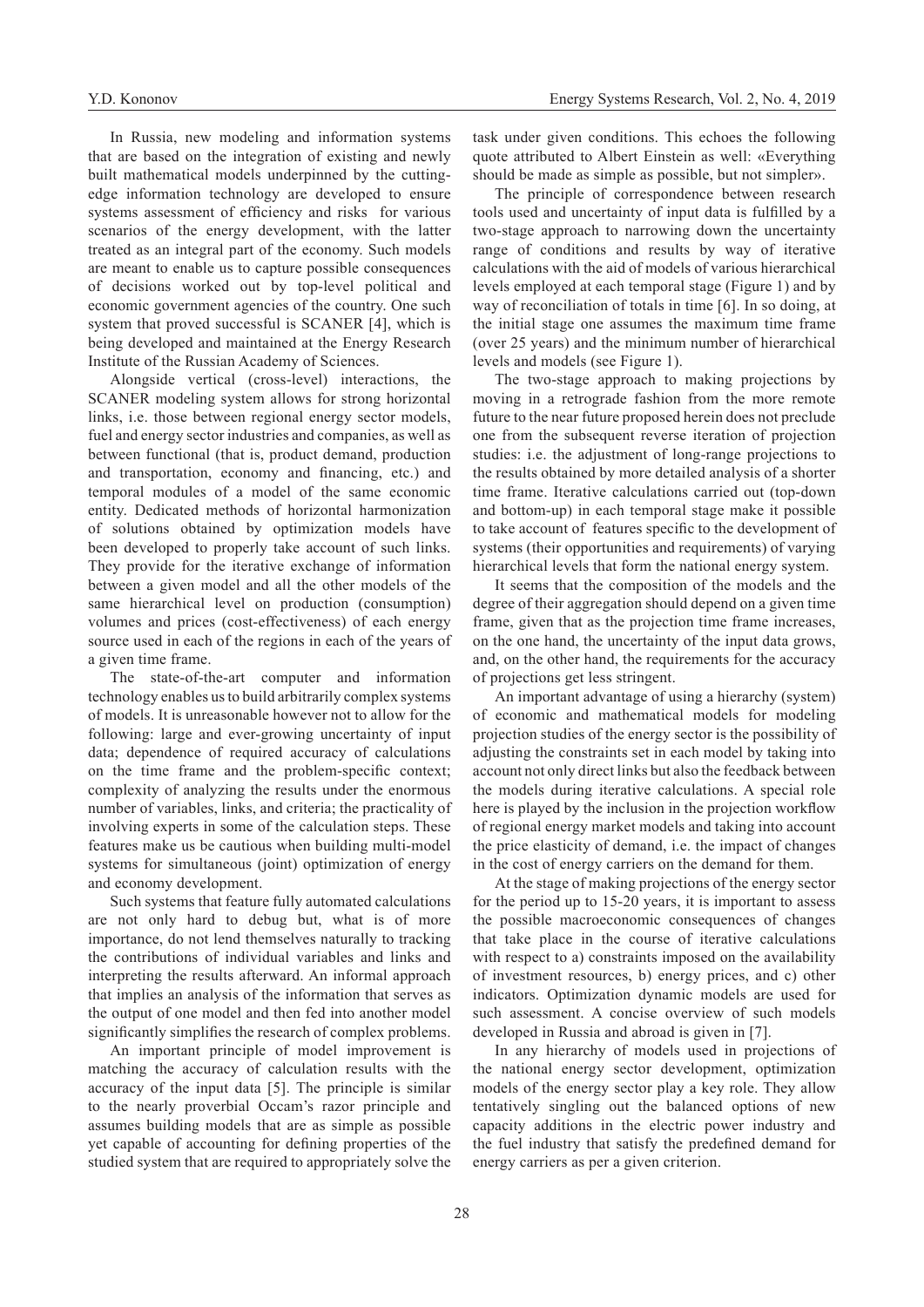An overview of such a model employed at the Melentiev Energy Research Institute is presented in [8]. The balance between production and consumption of energy carrier e in region r in year t is stated in the model as follows:

$$
\sum_{p \in P_r} a_{epr}^t X_{pr}^t + \sum_{r'} Y_{er'r}^t + I_{er}^t = \sum_{r'} b_{err'}^t Y_{err'}^t + \sum_{d} D_{edr}^t + E_{er}^t
$$

for all  $e \in 1, ..., E$ ;  $r \in 1, ..., r'$ , …,  $R$ ;  $t \in 1, ..., T$ ,

where  $X_{pr}^t$  – the production capacity of energy facility *p* in region *r* in year *t*;  $a_{epr}$  the ratio that determined the output (consumption) of energy carrier *e* at energy facility p in region *r* in year *t*;  $Y_{er'r}^t$  the desired quantity of energy carrier e from region *r'* entering region *r* in year *t*;  $I_{er}^t$ energy carrier *e* imported to region *r* in year *t*;  $Y_{err}^t$  possible supplies of energy carrier *e* from region *r* to region *r'* in year *t* (with losses due to transportation factored in  $b_{err}^t$ );  $D_{\text{edr}}^t$  – consumption of final energy carrier e by consumer categories *d* in region *r* in year *t*;  $E_{cr}^{t}$  energy carrier *e* exported from region *r* in year *t*.

The objective function of the model is the sum of present values of all costs (for all regions and time frame segments):

$$
\sum_{t} \sum_{e} \sum_{e,p} \sum_{c,p} c'_{epr} X_{pr}^{t} + \sum_{e,r'} c'_{er'r} Y_{er'r}^{t} + \sum_{e,r'} c'_{err'} Y_{err'}^{t} + \sum_{e,s,d} z'_{esd'} S_{esd'}^{t} +
$$
  
+
$$
\sum_{e} v_{er}^{t} I_{er}^{t} + \sum_{e,a,p} \eta'_{eapr} A'_{eapr} - \sum_{e} q_{er}^{t} E_{er}^{t} Dis' \rightarrow \min,
$$
  
where  $c'_{epr}, c'_{er'r}, c'_{err'}, z'_{esd'} - \text{levelized costs related}$ 

to production (conversion), transportation, energy conservation of energy carrier e in region *r* in year *t*;  $v_e^t$ - projected prices of energy carrier е imported to region *r* in year *t*;  $q_{er}^t$  – projected prices (delivered at frontier) for energy carrier e exported from region *r* in year *t*;  $\eta_{\text{eavr}}^t$ costs related to adopting and operating technologies *a* to reduce harmful emissions с at energy facilities *p* in region *r* in year *t*;  $E_{er}^{t}$  – the quantity of energy carrier e exported from region *r* in year *t.*

Additional assessment of the efficiency and adjustment of the obtained options may call for an analysis of the specific features and opportunities for the development of systems of individual industries of the energy sector by employing dedicated models. First of all, this refers to optimization models designed to project the development of the electric power industry [9,10]. Unlike the energy sector models, they allow more comprehensively for the modes of power production and consumption, constraints on inter-regional power exchanges, and other factors.

The weight of optimization models of the electric power industry, as well as that of other systems of individual energy industries, in the hierarchy of projection models of the national energy sector decreases as the projection time frame extends.

It is worth noting that the planning of individual energy systems can be considered as hierarchically organized. This means that when making their projections and strategically planning their development, one should make use of hierarchies of models specific to them.



*Figure 1. Hierarchy of problems and models at various temporal stages of working out and studying the options of long-term development of the energy sector*

*1 - The energy sector; 2 - state of regional energy markets (demand and prices); 3 - barriers and threats; 4 - industries of the energy sector; 5 - macroeconomic conditions; 6 - energy companies.*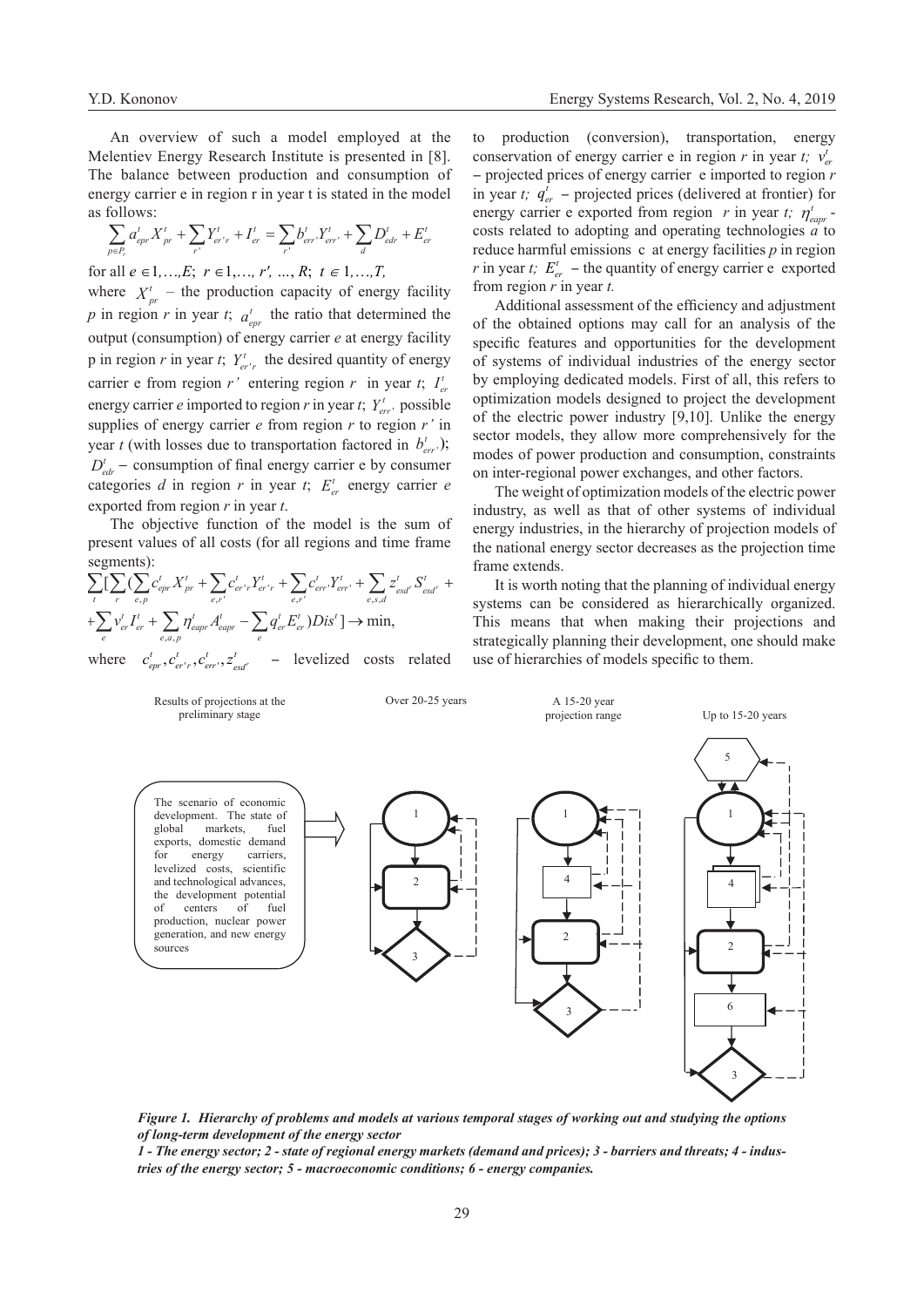Table 2. The scope of problems where the application of stochastic models is feasible when making projections of the national energy sector development.

| Model types                                                                                                  | Projection time<br>frame | Problems to be solved                                                     |  |  |
|--------------------------------------------------------------------------------------------------------------|--------------------------|---------------------------------------------------------------------------|--|--|
| <b>Deterministic</b>                                                                                         | Over                     | Identification of the invariants (sustainable solutions) and the          |  |  |
| Primary: optimization models of the energy sector and                                                        | $20-25$ years            | boundaries of the projection range (the uncertainty cone).                |  |  |
| the electric power industry                                                                                  |                          |                                                                           |  |  |
| disaggregated models of systems of<br>Auxiliary:                                                             | $Up$ to                  | Identification of possible issues and strategic threats. Clarification of |  |  |
| industries of<br>individual<br>the<br>energy<br>sector.<br>macroeconomic models, models of demand for energy | $20-25$ years            | the goals and objectives of further research                              |  |  |
| carriers and their aggregated region-wise cost                                                               |                          |                                                                           |  |  |
| dynamics                                                                                                     |                          |                                                                           |  |  |
| <b>Stochastic</b>                                                                                            | $Up$ to                  | Quantitative assessment of strategic threats and energy security          |  |  |
| Models of regional energy and fuel supply, regional                                                          | $15-20$ years            | indicators thresholds. Price elasticity of demand for fuel and            |  |  |
| energy markets, and development of energy companies                                                          |                          | electricity. Development prospects of regional energy systems and         |  |  |
|                                                                                                              |                          | new sources of electric energy. Risk analysis of large-scale projects     |  |  |
|                                                                                                              |                          | and programs                                                              |  |  |

## III. Problems of a great number of criteria and aggregation in the hierarchy of models employed for the energy sector projections

Different levels of the hierarchy suggest using models with different criteria to come up with rational solutions. The inherent multi-criteria nature of economic systems, when it comes to the practical implementation, gives way to choosing a single most important criterion, while the rest of them serve as boundaries of the feasible range of values of alterations in key factors. In optimization models of the energy sector, such a criterion is minimum present value of costs inclusive of the investment component (levelized costs) that are required to meet a given demand for energy carriers. These prices generally do not match market prices, which distorts the real competitiveness of new production capacities. If they differ greatly, it is advisable to carry out additional model calculations based on the maximum profit criterion (considering the difference between market prices and levelized costs). In doing so, it is important to take into account the constraints on new capacity additions due to high investment risks.

When considering the prospects for up to 15-20 years, it is practical to incorporate the level of energy companies, i.e. that of potential investors and investment risk assessment, into the workflow of modeling projection studies. This allows specifying the limits set on possible new capacity additions while optimizing the development of energy systems.

Optimization models used in the energy sector projections are usually deterministic. They unambiguously identify the factors that influence the decision. Contingency calculations and analysis of sensitivity to changes in individual parameters only partially capture the uncertainty of the input data but do not take into account the likelihood of such changes. The scenario approach, which is widely used in real-life projection studies, allows assigning the probability of the covered scenarios of external conditions by experts, singling out the reference case as the most probable one. However, in doing so it does not arrive at the likelihood of other scenarios and does not take into account the interval uncertainty of the input data.

A step-by-step approach to long-term projections of the energy sector and the inclusion of regional energy supply models in the iterative workflow, along with models that simulate the behavior of potential investors, make it necessary to take into account the relative riskiness of the options under consideration as it is perceived from the point of view of potential investors. The use of stochastic models makes it possible.

In stochastic models, the input data, operating and development conditions of the modeled object are presented by random variables. The main parameters of such models are defined not deterministically, but as governed by the laws of their probability distribution [11]. In the practice of making projections, a hybrid approach can be used to combat uncertainty and take account of the stochastic nature of data, i.e. a combination of deterministic optimization models with the method of statistical tests (Monte Carlo method) [12]. Such an approach is used at the Melentiev Energy Systems Institute, SB RAS (MISS-EL models) [13] for a comprehensive assessment and risk analysis of energy supply options for individual aggregated regions.

In the projection studies of long-term development of such a complex and multi-functional system as the energy sector, it is advisable to use stochastic models in the final stages of making projections: when solving the most significant problems within each time frame segment (Table 2). The problems identified based on the analysis of the projection range include the following: quantitative assessment of investment risks, strategic threats and threshold values of energy security indicators, projections of interconnected dynamics of prices and demand in regional energy markets, assessment of the competitiveness of new technologies and fundamental changes in the makeup of electricity and fuel production and consumption. When solving these problems, one should take into account regional variations (economic, energy, environmental, and others).

In the case of large uncertainty of the input data, large size and complexity of the models behind projections, the issue of their rational aggregation arises.